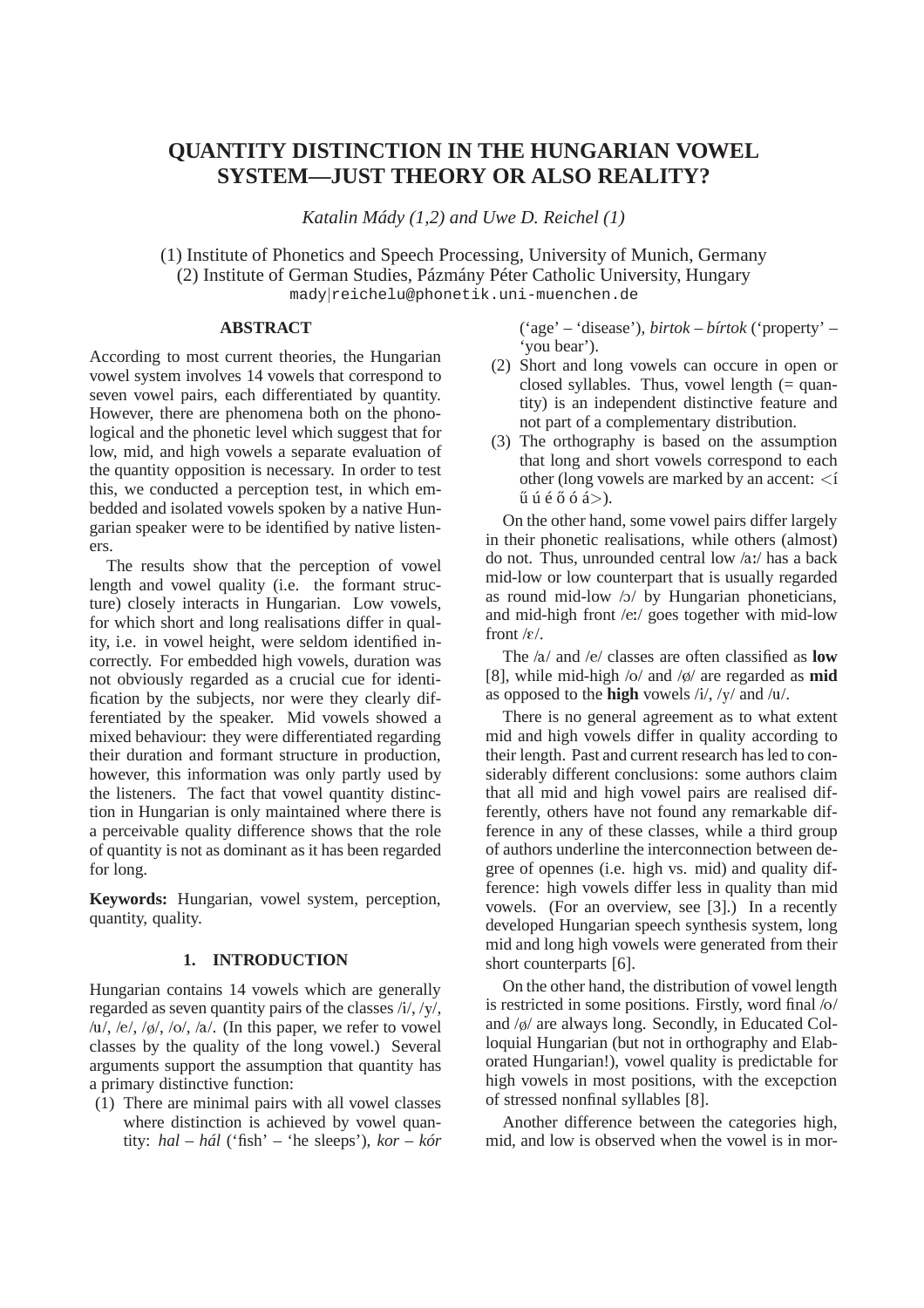pheme final position. Low vowels are always lengthened when they are followed by a suffix, e.g. for plural: *fa – fák* ('tree(s)'), *este – esték* ('evening(s)') etc. (N.B. Hungarian is a so-called agglutinating language, thus, most grammatical relations are expressed by suffixes.) This rule does not apply to word final high vowels: *kapu – kapuk* ('gate(s)'), *bébi – bébik* ('baby' – 'babies') etc. As short mid vowels never occur word finally, the above rule is not relevant for this category.

Despite the counterarguments above, most authors (both phonologists and phoneticians) agree that quantity is a primary distinctive feature in the Hungarian vowel system. However, Kassai [2] and Kovács [3] point out the necessity of a distinction according to vowel height. Furthermore, Kassai refers to Sauvageot (1964) where the latter claims that quantity distinction is disappearing from Hungarian and is only maintained for vowel pairs that are distinct in their quality. In all other cases, vowel length is neutralised.

The distinctive role of vowel length in Hungarian has only partly been confirmed by recent perception experiments. While Gósy [1] found an obvious influence of duration on vowel length decisions in her synthesised material, Kovács [3], who used embedded vowels uttered by a human speaker, came to the conclusion that the perceptive boundaries of vowel length are clearly connected to duration under and above a given cut-off value, while durations between these boundaries are mainly influenced by the formant structure.

In a previous paper, we have presented a comparison between German and Hungarian vowels [5]. Among others, we investigated vowel duration of short and long vowels in both languages. We found that Hungarian short and long vowels differ far less from each other in their duration than German ones. This result was unexpected, as in German vowel length differences are mostly accompanied by a difference in vowel quality (tenseness), thus, one would expect that vowel duration does not play a central role in this language. On the other hand, in a language like Hungarian that is said to have a quantity-based vowel system, one would expect clear duration differences.

In the present paper, we will investigate the perceptive role of vowel duration and vowel quality (i.e. the formant structure). We will seek an answer to the question (1) whether there is an interaction between vowel length and vowel quality, (2) whether identification by listeners is related to the acoustic features of these categories, and (3) whether high, mid, and low vowels trigger different perceptional behaviours. Another paper in this volume describes a different approach to the same data [7], in which human perception is being compared with machine learning based on decision trees.

## **2. MATERIAL AND METHODS**

The experiment was based on a corpus in which all the vowels of Hungarian were uttered between voiced or voiceless velar consonants in a carrier sentence. All tokens were repeated ten times by a 21 year-old male speaker of Hungarian. The data we used were originally recorded as part of a former articulatory study with electromagnetic articulography, the outcomes of which will be related to our present findings in a following paper.

37 native speakers of Hungarian (14–44 years, 10 males, 27 females) participated in the study. In the first part, they were asked to identify the vowel in nonsense words with the structure  $/gVgO$  or  $/kVkO$ . They were given the possibility to listen twice to each stimulus, then they had to choose one of the 14 vowels displayed on the screen. In the second part, they had to listen to isolated vowels which all had the same length (40 msec, corresponding to the shortest duration in the data set) and were weighted by a Tukey window (taper sections each set to 5 msec). The subjects were told that the second part of the experiment was based exactly on the same vowels as they had listened to in the first part, i.e. they knew that half of the items originated from long vowels.

The analysis of perception of embedded and isolated vowels was based on several acoustic measurements performed in Praat: duration of the first and second vowel and of both consonants (as absolute and relative values), pitch, and the first three formants in Hertz and in Bark (the median was calculated with a window size of 20 msec and a time step of 5 msec). In the present paper, duration of the first (= target) vowel and its F1 and F2 will be discussed in detail. The impact of temporal structure, pitch, and consonant voicing are discussed in [7].

## **3. RESULTS**

# **3.1. Vowel duration and formant structure in production**

Duration measurements showed that in production, vowel length was mostly associated with durational differences, thus, long vowels had an overall longer duration than short vowels. Long and short /a/ were kept apart by a gap between 100 and 130 msec. For /o/, /ø/, and /e/, a duration of 100 msec could belong to both vowel quantities, all other short vowels being shorter and vice versa. On the other hand, high vowels showed a relatively large overlap between 70 and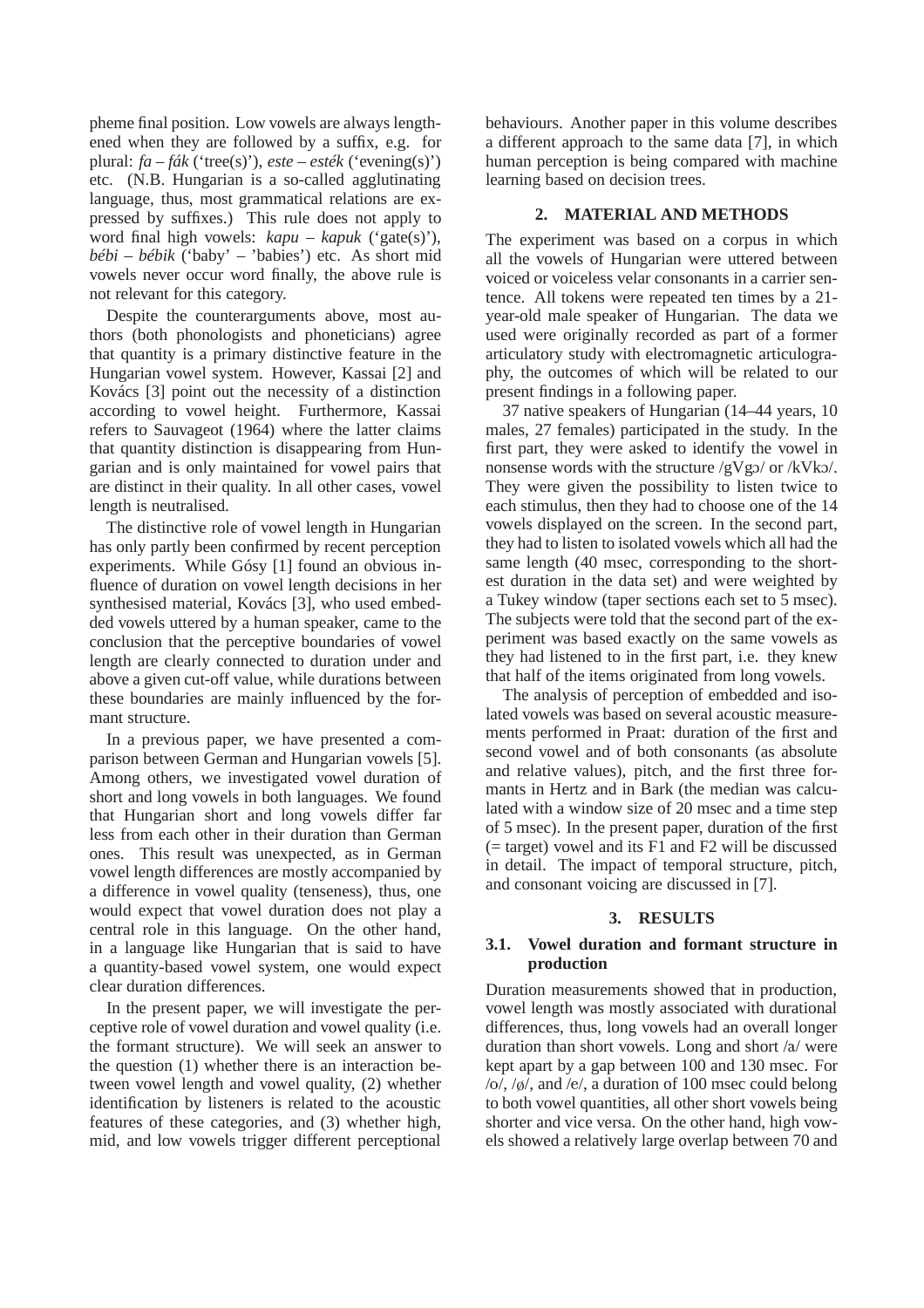120 msec where both short and long vowels could appear.

The formant structure revealed an interesting distribution (Fig. 1): the low vowels  $\langle a x, \langle b \rangle$ ,  $\langle \varepsilon \rangle$  and the short mid vowels /o/ and /ø/ clearly differed from each other and from all other vowels. Long mid front and long high front vowels were located closer to each other, but there was little or no overlap between /i:/ and /e:/, /y:/ and /ø:/, respectively. However, high short vowels were distributed over the area of both neighbouring vowels, that is to say, /i/ could not be differentiated from /i:/ and /e:/, etc. To put it more generally, while both long mid and long high front vowels were produced by the speaker with relatively little variation and were kept apart regarding their formant structures, high short vowels were characterised by large variation and a less specific formant structure. This is also true for short /u/, while the formant values for /o:/ overlap those for  $/$ u: $/$ .

**Figure 1:** Short and long vowels in the articulatory space. Vowel quality is given in SAMPA.



#### **3.2. Perception of isolated vowels**

Vowel identifications were summarised for all subjects to each vowel class (see image file 1, which contains a confusion matrix with all data). There was a strong tendency to identify long vowels as their short counterpart. This tendency was not found for low vowels: /a:/ was identified correctly in 93.9%, as opposed to mid-high /e:/ with only 39.7% correct identifications. Thus, while the short stimulus duration was probably misleading for the subjects, the decisions were not exclusively based on duration.

The tendency to perceive originally long vowels as short ones can often be explained by the distribution of vowels in the articulatory space: as the formant structure of /e:/ partially overlaps the formant structure of /i/, it is not surprising that subjects tended to identify /e:/ as /i/. The same was true for /iː/, /øː/, /yː/, and /uː/.

It is somewhat surprising, however, that the long mid vowels /o:/ and /ø:/, the short realisations of which obviously differ from the long ones in their formant structure, were identified correctly in less than 20% of the cases. In order to test whether other factors than F1 and F2 were responsible for these misidentifications, additional t-tests were performed based on delta formants (F3–F2, F2–F1, F1–F0) for long mid vowels that were identified as a long, or as a short mid vowel. However, none of the differences was significant (given  $\alpha = 0.05$ ).

## **3.3. Perception of embedded vowels**

In the embedded context, subjects were provided with the entire CVCA sequence. As shown in the image file 2, the low vowels  $\frac{\xi}{\xi}$ ,  $\frac{\xi}{\xi}$ , and  $\frac{\xi}{\xi}$  were correctly identified in more than 98% of the cases. On the other hand, /e:/ was almost never misheard as  $\frac{\varepsilon}{12}$  but quite frequently as  $\frac{\varepsilon}{12}$  (17.3%).

Mid vowels showed a specific behaviour: while erroneous identifications of the short segments were mostly substitutions by their long counterpart (/o:/ for  $\sqrt{\frac{6}{1.48\%}}$ ,  $\frac{\sqrt{6}}{1.4\%}$ ; 11.1%), long vowels were seldom misheard as short vowels, they were rather perceptually shifted upwards, especially in the case of /e: that was most often misheard as /i:/.

The same tendency was observed for high vowels, where the proportion of incorrectly identified vowels in embedded context was larger. The correct identifications of short high vowels ranged between 70% and 75%, and in case of an erroneous identification, they were most often heard as their long counterparts (around 18%). Long /i:/ and /y:/ were less errorprone, while the proportion of correct identifications of /u:/ was again relatively low. In the case of false identifications, long mid vowels were preferred for /i:/, /y:/, and /u:/. This tendency was independent of the formant structure and of duration (for other factors, like voicing of the flanking consonants and F0, see [7].

## **4. DISCUSSION**

The results presented above reveal a strong correlation between length and quality in the Hungarian vowel system. Both vowel production and perception seem to rely on different patterns dependent on vowel height. Listeners were able to identify the low